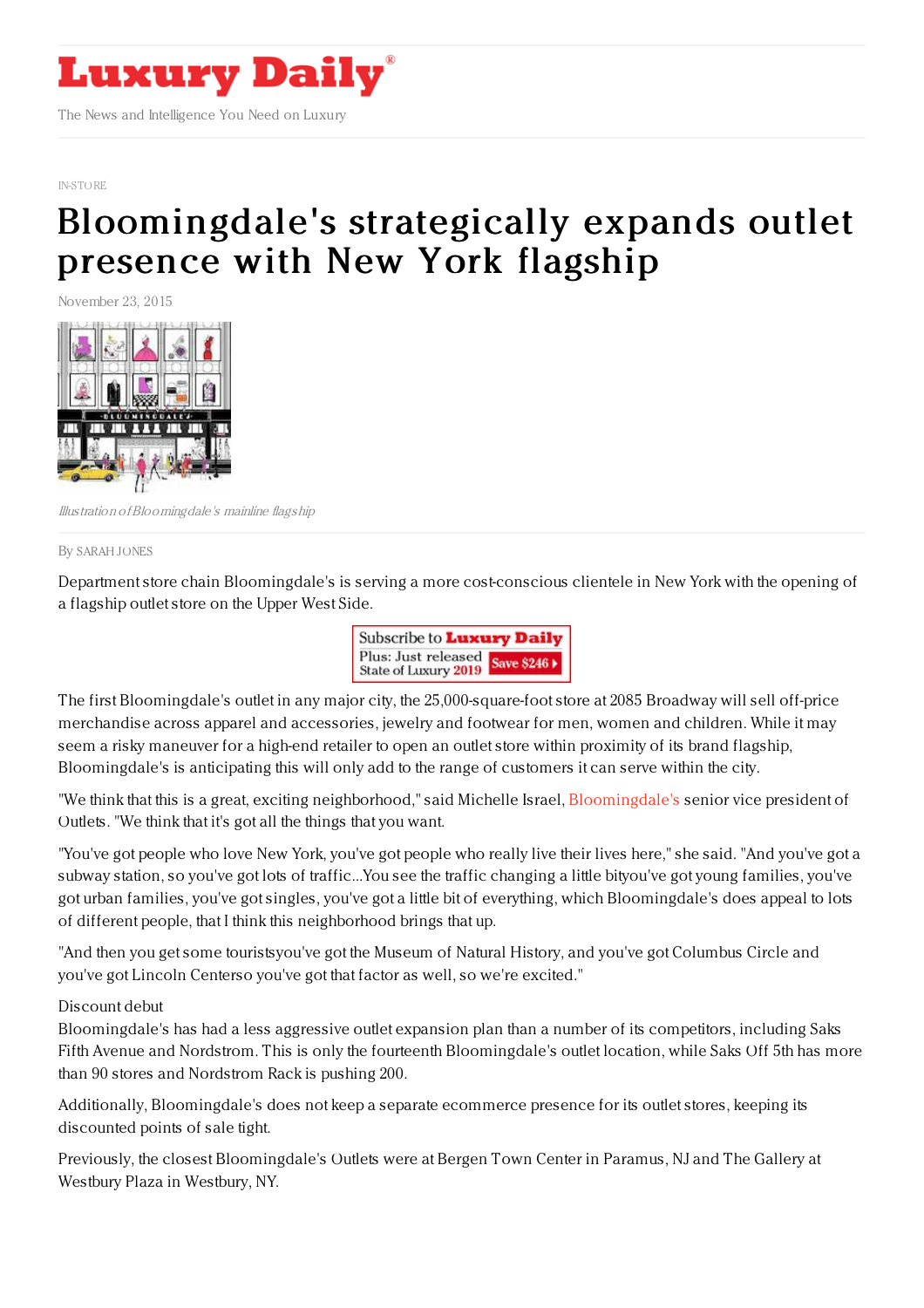

Exterior of Bloomingdale's Upper West Side Outlet

Located between 71st and 72nd Street at a busy intersection, the new Bloomingdale's Outlet is expected to receive a lot of foot traffic. During an unpublicized soft opening Nov. 20, a day before the official reveal, a crowd gathered instore to shop the deals.

Inside the three-level store, Dolce & Gabbana and Oscar de la Renta merchandise mingles with contemporary offerings such as denim. Elements of the iconic Bloomingdale's store design carry over, such as the checkerboard floor, but with added pops of yellow referencing the iconic taxi cabs seen throughout the city.

"I always say we're not trying to bring New York fashion to the world, but we are trying to bring the spirit of New York to the world, and there's a difference in that, but how do you bring that sensibility" Ms. Israel said. "We kept a lot of things that are Bloomingdale's, but we also made it really fun."



Bloomingdale's Outlet flagship on the Upper West Side

A lower ground floor holds men's apparel, accessories and shoes as well as children's items, while women's wear and shoes fills the top two floors. Representing a first for Bloomingdale's Outlet, a selection of beauty products will also be sold.

Also a part of the outlet experience for the first time is an outpost of Bloomingdale's in-house frozen yogurt stand Forty Carrots.

This opening reflects the multifaceted way the affluent consumer shops today. She may look for discounts in one channel, but shop full price for an investment piece, making this outlet a way to reach the same Bloomingdale's shopper in another venue.

In addition to this store, Bloomingdale's will open in Liberty Place in Philadelphia next month, marking another urban location for the off-price arm of the retailer.

Bloomingdale's is considering other urban locations for its outlet stores, if the right retail placement becomes available.

"I think we have certainly not oversaturated the metro market," Ms. Israel said. "So we've definitely been looking at some other sites...We're not in a hurry, we're not going to open a ton of stores, we're going to open the right stores."